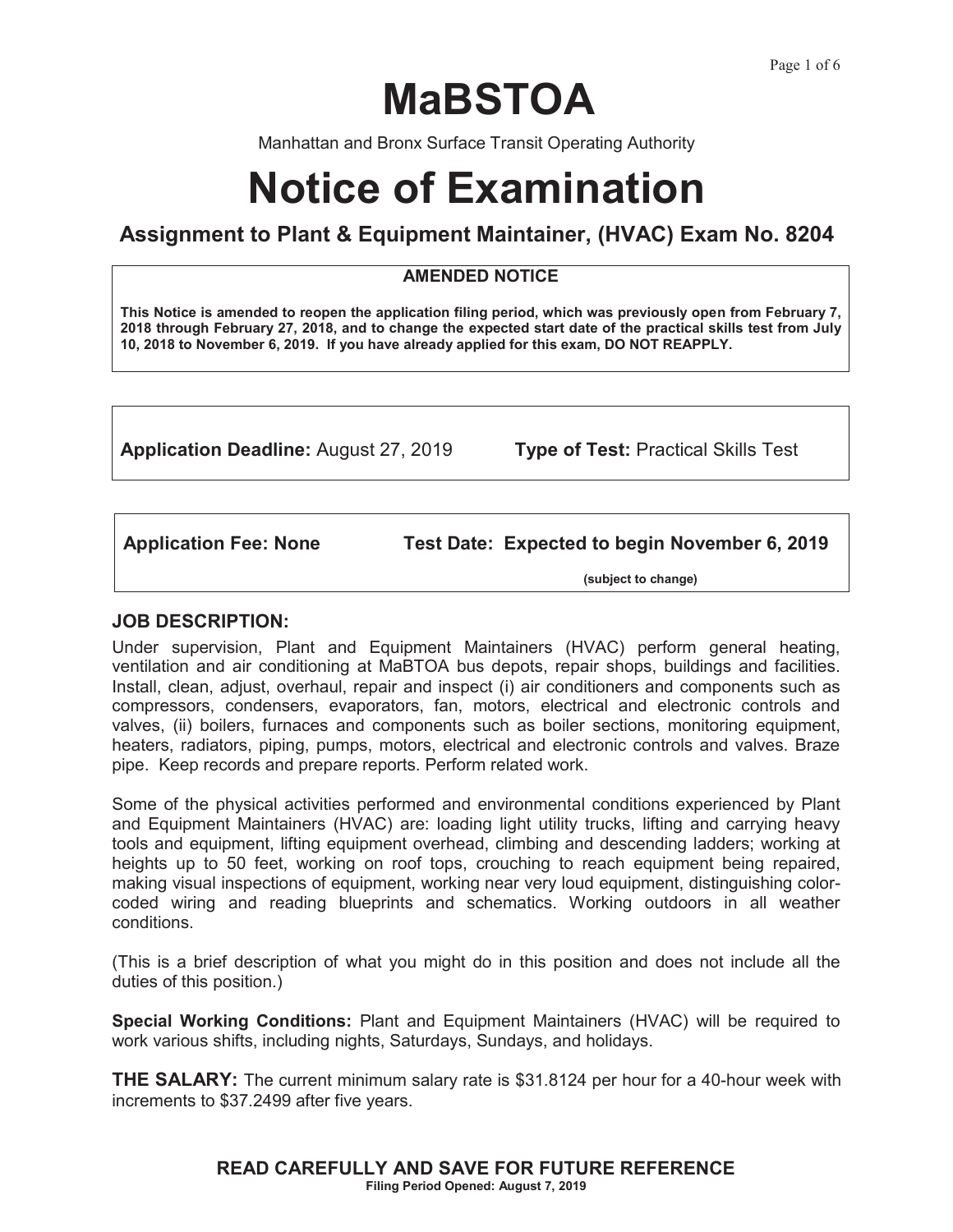## **ELIGIBILITY TO TAKE THE EXAMINATION:**

**Education and Experience Requirements:** This examination is open to each MaBSTOA employee who **on the first date of the practical skills test:**

- 1. is employed in the title of Bus Maintainer (Body), Bus Maintainer (Chassis) or Plant and Equipment Maintainer in any specialty
- 2. is not otherwise ineligible

#### **Candidate eligibility will be reviewed prior to the practical test and only applicants who meet the eligibility requirements will called to the practical.**

If you do not know if you are eligible, **check your department's Human Resources Representative.** You may be given the test before we verify your eligibility. You are responsible for determining whether or not you meet the eligibility requirements for this examination prior to submitting the application. If you are marked "Not Eligible", you will not receive a score.

**This examination is NOT open to employees of New York City Transit, MTA Bus or to employees of other MTA agencies.** 

#### **REQUIREMENTS TO BE ASSIGNED:**

**Driver License Requirement**: At the time of assignment you must possess a motor driver license valid in the state of New York. If you have moving violations, license suspensions or an accident record, you may be disqualified. This license must be maintained for the duration of your employment.

**Drug Screening Requirement:** You must pass a drug screening in order to be promoted, and if promoted, you will be subject to random drug and alcohol tests for the duration of your employment. Additionally, if you have tested positive on a drug and alcohol test or had a refusal to the test during pre-employment or while employed by a Federal DOT-regulated employer during the applicable period, you must have completed the Substance Abuse Professional (SAP) process required by federal law in order to be appointed to this safety sensitive position.

#### **HOW TO OBTAIN AN APPLICATION:**

During the application period, you may obtain an application for this examination online (see the "HOW TO SUBMIT AN APPLICATION" section below) or in person at the MTA Exam Information Center, as indicated below.

**MTA EXAM INFORMATION CENTER:** Open Monday through Friday, from 9 AM to 5 PM, in the lobby at 180 Livingston Street, Brooklyn, New York. Directions: take the A, C, F or R trains to the Jay Street Metro-Tech Station or, the 2 or 3 train to the Hoyt Street Station.

#### **REQUIRED FORM:**

Application: Make sure that you follow all instruction with your Application. Save a copy of the instructions for future reference.

#### **HOW TO SUBMIT AN APPLICATION**

You may apply by internet. New York City Transit will **not** accept *Applications* in person.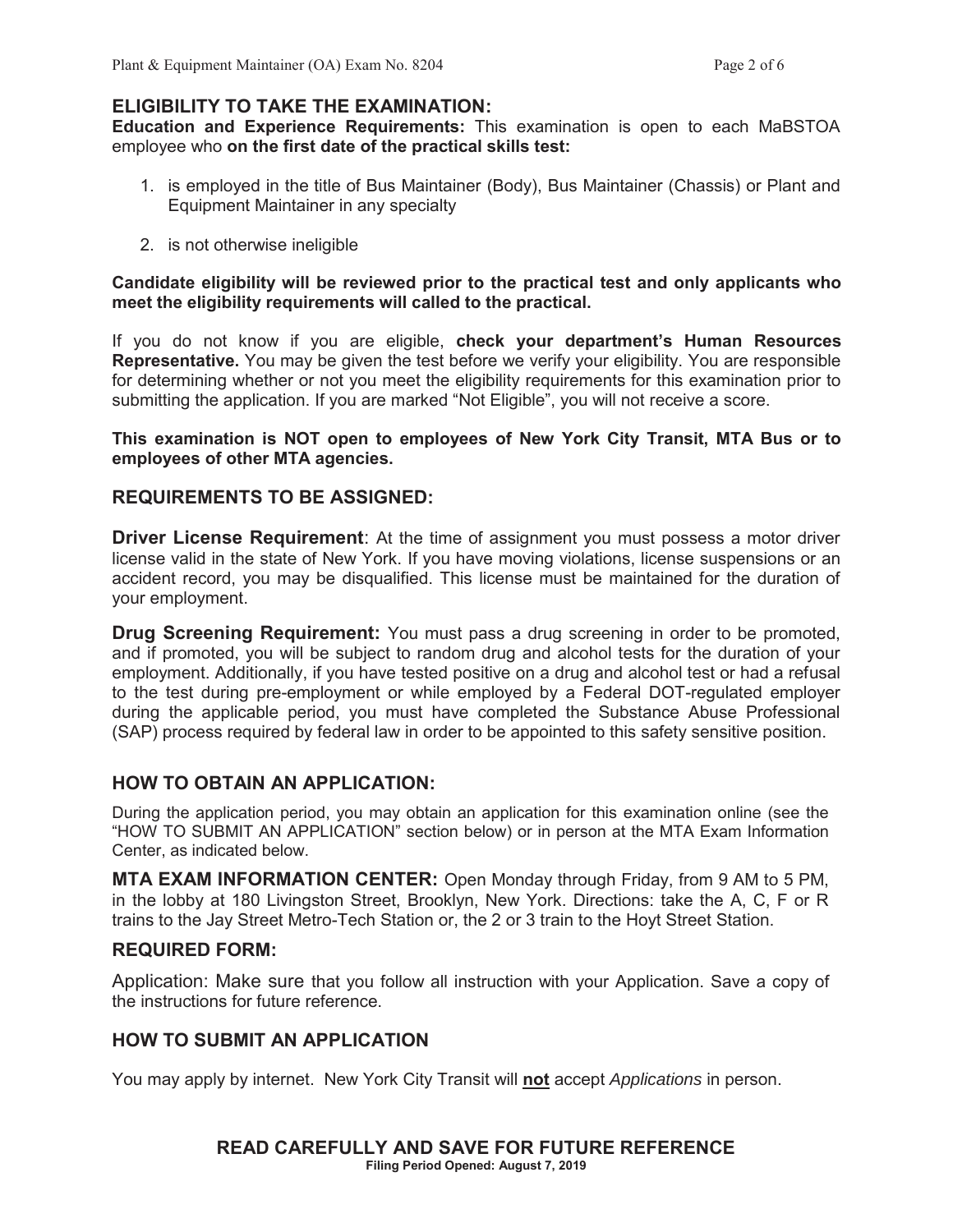## **HOW TO SUBMIT AN APPLICATION** (Continued)

## **Online Applications:**

1. Apply using the "BSC" employee portal at www.mymta.info by the last day of the application period.

Note: The application system may not function properly with mobile devices or tablets. For best results when applying, please use Internet Explorer, open a new window, and avoid having multiple tabs open on the same window.

- 2. Once you have logged in, click on the My Job Search ribbon and then click on Exams (non-Railroad).
- 3. Follow the steps to submit an application.
- 4. A confirmation number will appear on the same page after submitting your application (Save this number for future reference).

IMPORTANT: Your application submission confirms that you have read this Notice of Examination, including any test dates and the requirements to compete in this exam. Computers with internet access are available on a limited basis at branches of the New York Public Library, the Brooklyn Public Library and the Queens Library to patrons with a valid library card.

## **ADMISSION LETTER**

You will receive an *Admission Letter* in the mailed about 10 days before the start date of the practical skills test. If you do not receive an *Admission Letter* at least 4 days before the test date, you may obtain a duplicate letter at the MTA Exam Information Center located in the lobby of 180 Livingston Street, Brooklyn, NY 11201, Mondays through Fridays, 9 AM to 3 PM. A paper copy of the *Admission Letter* is your ticket for admission to the practical skills test.

## **PROOF OF IDENTIFICATION**

You must present your employee ID when you arrive to take the practical skills test.

## **THE TEST**

The qualifying practical skills test may test your knowledge of the operation and repair of air conditioning systems, boilers and their components; knowledge of the electrical and electronic controls and circuits as applied to air conditioning systems and boilers; ability to read and interpret schematics and drawings; and knowledge of safe work practices.

## **TEST ADMINISTRATION GUIDELINES:**

**Warning:** You are not permitted to enter the test site with cellular phones, beepers, pagers, cameras, portable media players, or other electronic devices. Calculators are permitted: however, they must be hand-held, battery or solar powered, numeric only. Calculators with functions other than addition, subtraction, multiplication and division are prohibited. Electronic devices with an alphabetic keyboard; or with word processing or date recording capabilities such as planners, organizers, etc. are prohibited. If use any of these devices in the building at any time before, during or after the test, you may **not** receive your test results and your test score may be nullified. You may not have any other person, including children, present with you while you are being processed for or taking the practical skills test and no one may wait for inside of the test site while you are taking the test.

**Leaving:** you must leave the test site once you finish the test. If you leave the test site after being fingerprinted but before finishing the practical skills test, you will not be permitted to reenter. If you disregard this instruction and re-enter the test site, you may not receive your test results.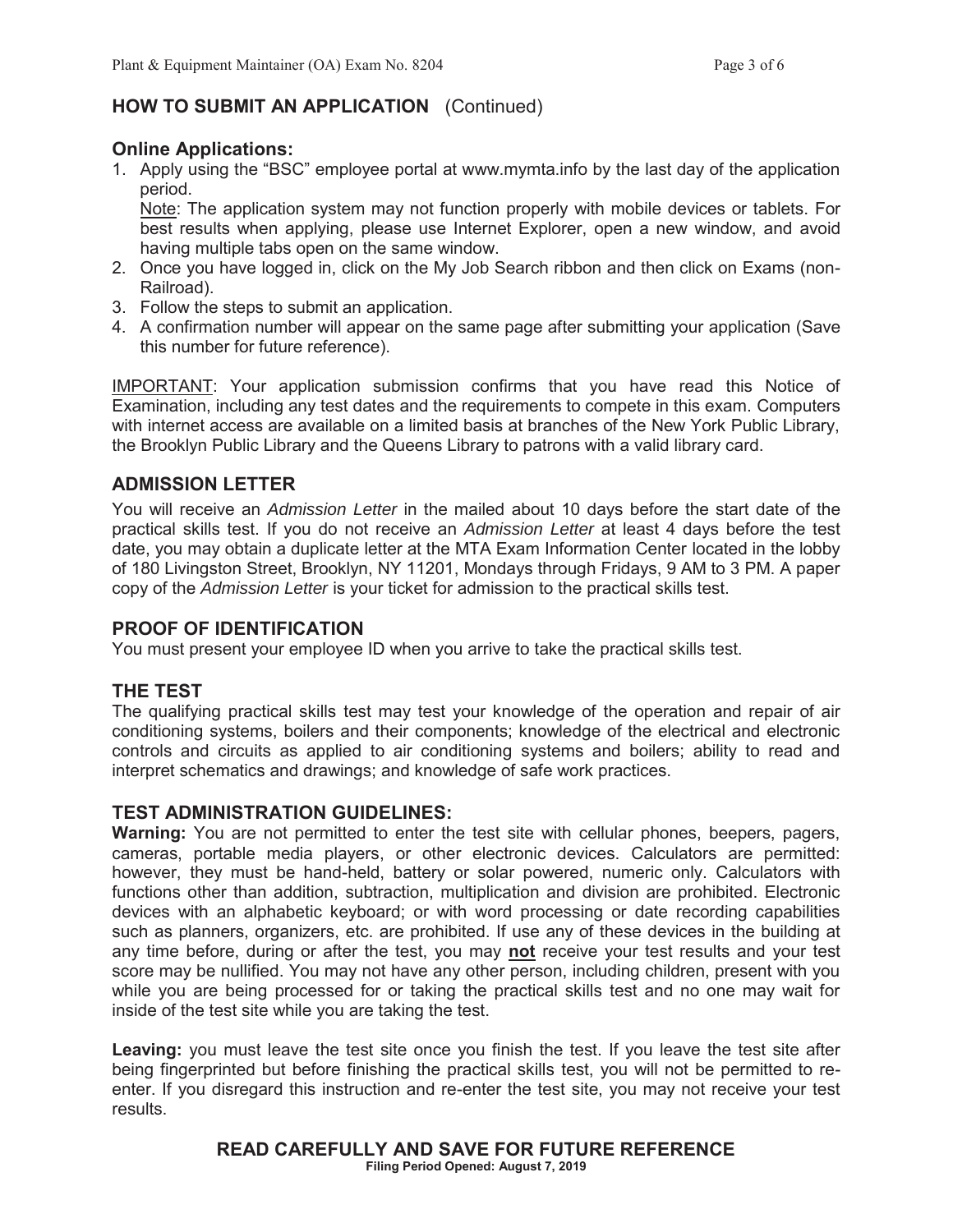#### **THE TEST RESULTS**

Your seniority score will determine your position on the eligible list. Seniority scores will be factored only for those candidates who pass the test. Your seniority score will be 70 plus 3 points for each year of service in MaBSTOA up to a maximum total of 100 for 10 years of service. Your score will be credited through the first date of the practical skills test, up to a maximum of 10 years. Partial seniority will be given for each day served as a MaBSTOA employee. Ties resulting from identical scores will be broken in an equitable manner to be determine by NYC Transit Personnel Testing, Selection and Classification Unit.

## **ELIGIBLE LIST**

If you pass the qualifying practical skills test and are found eligible, your name will be placed in final score order on an eligible list and you will be given a list number which is determined by your seniority score. You will be notified by mail of your test results. As vacancies occur, candidates will be considered for appointment in eligible list order. If you meet all requirements and conditions, you will be considered for appointment when your name is reach on the eligible list. Candidates who pass the practical skills test are not guaranteed assignment.

## **SPECIAL ARRANGEMENTS**

**Late Filing:** Consult your department's Human Resources representative to determine the procedure for filing a late application if you meet the following conditions:

- 1. You are absent from work for at least one-half of the application period and are unable to apply for reasons such as vacation, sick leave or military duty; or
- 2. You become eligible after the above application period, but on or before the first date of the practical skills test.

**Special Test Accommodations:** If you plan to request a special testing accommodation due to disability or an alternate test date due to your religious belief, follow the instructions included with you Application and mail your request to the address found in the "Correspondence Section" below no later than 30 days prior to the scheduled test date, if applicable.

## **Make-up Test:**

You may apply for a make-up test if you cannot take the test on the regular test date for any of the following reasons:

- 1. Compulsory attendance before a public body; or
- 2. On-the-job injury or illness where such applicant is an employee of any agency of the MaBSTOA; or
- 3. Absence for one week following the death of spouse, domestic partner, parent, sibling, child or child of a domestic partner; or
- 4. Absence due to ordered military duty; or
- 5. A clear error for which MTA NYC Transit is responsible; or
- 6. A temporary disability, pregnancy-related, or child-birth-related condition preventing you from taking the test.

To request a make-up test, mail your request and your documentation of special circumstance to the address found in the "Correspondence Section" below within 60 days of your scheduled test date if applicable, or make the request within 60 days of restoration to your position after performing ordered military duty.

## **READ CAREFULLY AND SAVE FOR FUTURE REFERENCE**

**Filing Period Opened: August 7, 2019**